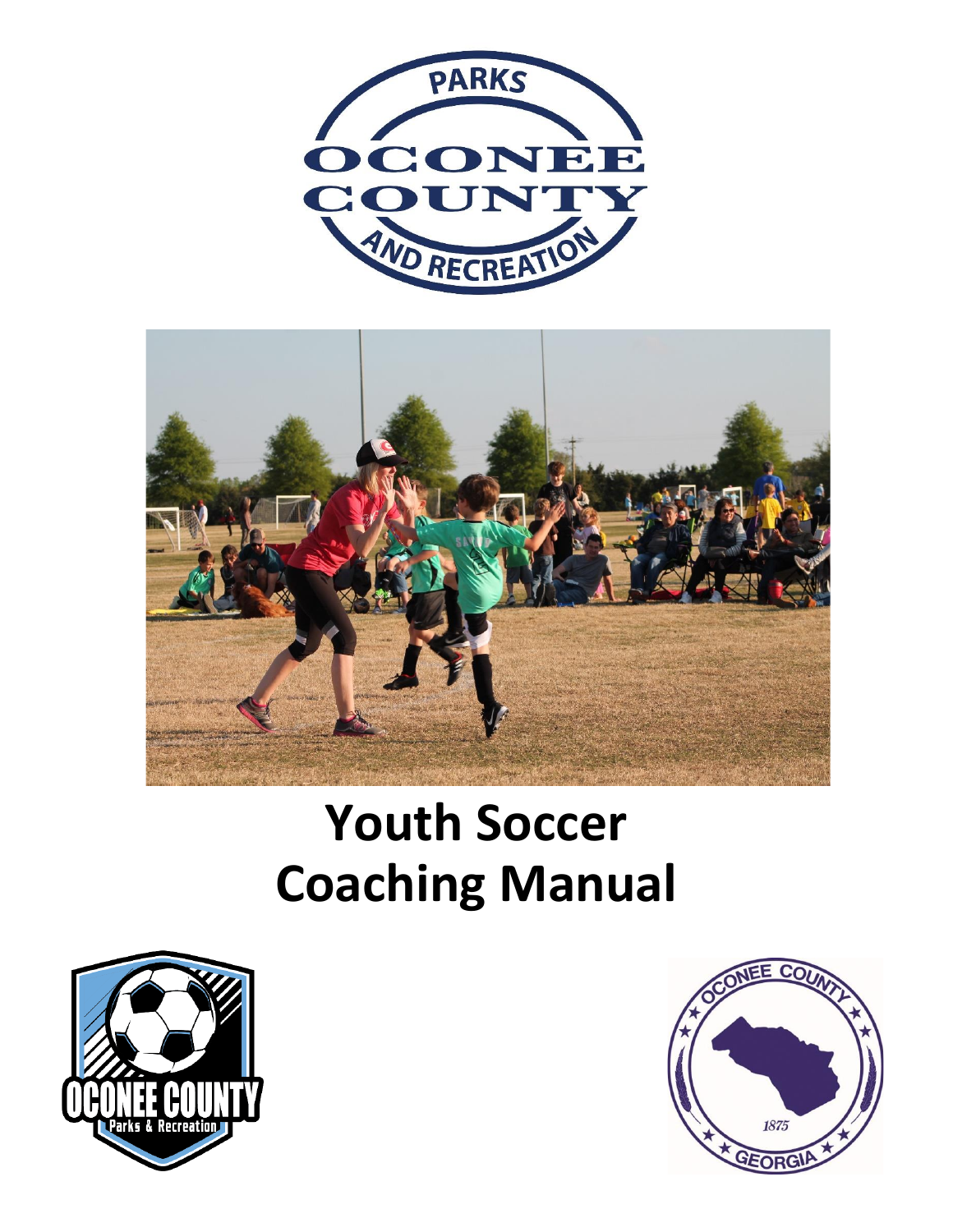# **Message from OCPRD**

Thank you for volunteering your time this season to coach a group of up and coming soccer players! *The mission of OCPRD is to, through a coordinated effort, enrich the quality of life of the citizens we serve, by providing safe and accessible recreational facilities and a diversified program of recreational activities for all citizens*. We would not be able to do that without soccer coaches like yourself, so thank you for making this program happen!

The philosophy of OCPRD's soccer program is to allow players to participate, develop skills, and learn the game in a **fun and safe** environment. We have all the confidence in you to help us make that happen for our players!

The OCPRD soccer program has grown to 1,200+ players, 120+ teams – which brings a necessity of 120+ volunteer coaches! You are such an integral part of giving the youth of this community an opportunity to get out and play soccer, so we cannot thank you enough for that.

The following manual will give you information on the season, specific things you need to do and a great collection of advice on the season to come. Please read through in its entirety. If you have any questions on players, parents, practices or games throughout the season, know we are here for you. Your direct contact will be the Youth Soccer Program Coordinator(s), whose name and contact information can be found on our website, via the Youth Soccer [page.](https://www.oconeecounty.com/402/Youth-Athletics)

We are looking forward to a great season!

OCPRD Youth Soccer Team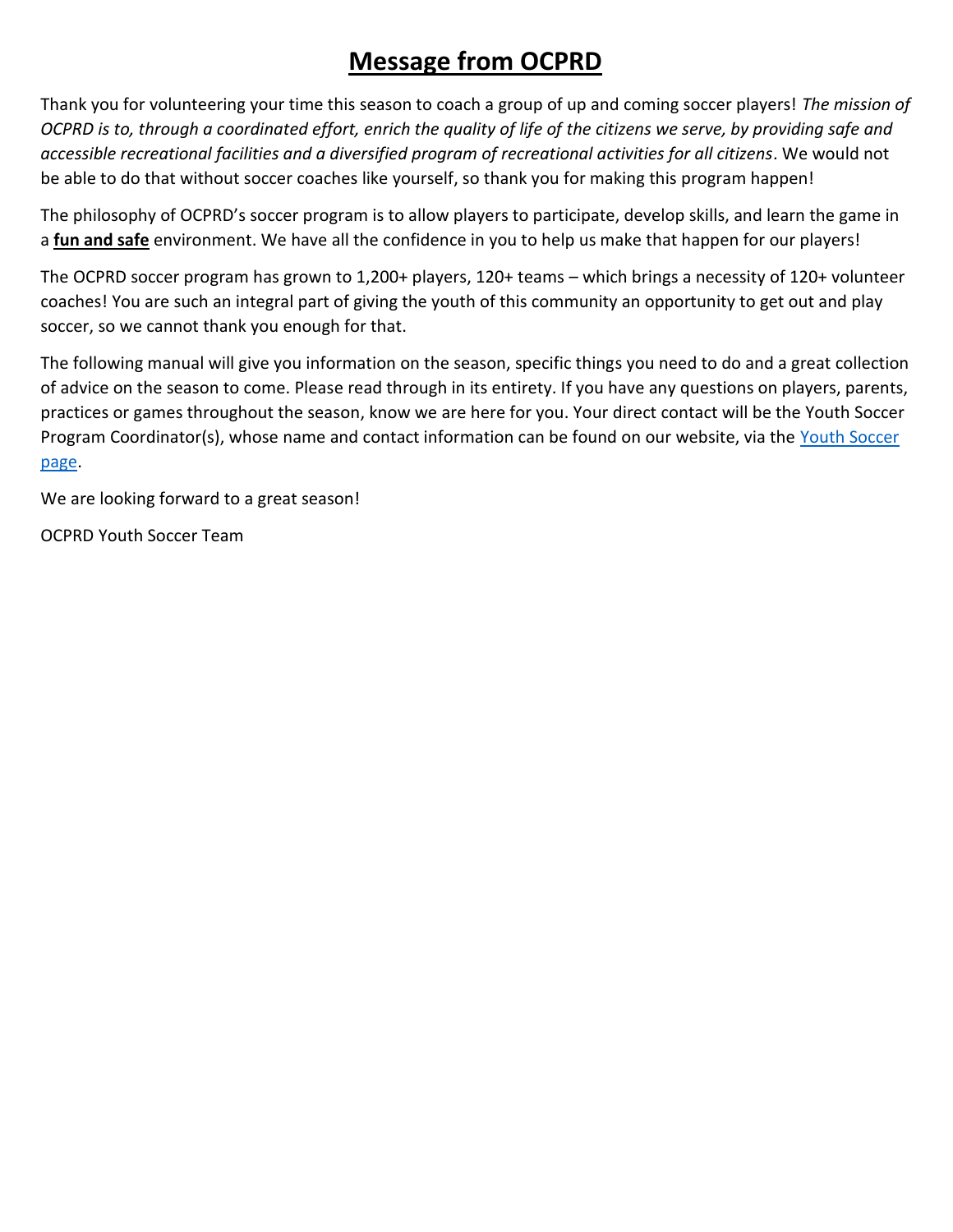# **Table of Contents**

| I Volunteered to Coach What Now?       | Pages $4-5$ |
|----------------------------------------|-------------|
| <b>OCPRD Coaches Code of Ethics</b>    | Page 5      |
| Inclement Weather                      | Page 6      |
| My Player is Injured $-$ What do I do? | Page 6      |
| <b>Team Management</b>                 | Page 7      |
| <b>Running an Efficient Practice</b>   | Page 8      |
| Games and Practices - Weekly Schedule  | Page 9      |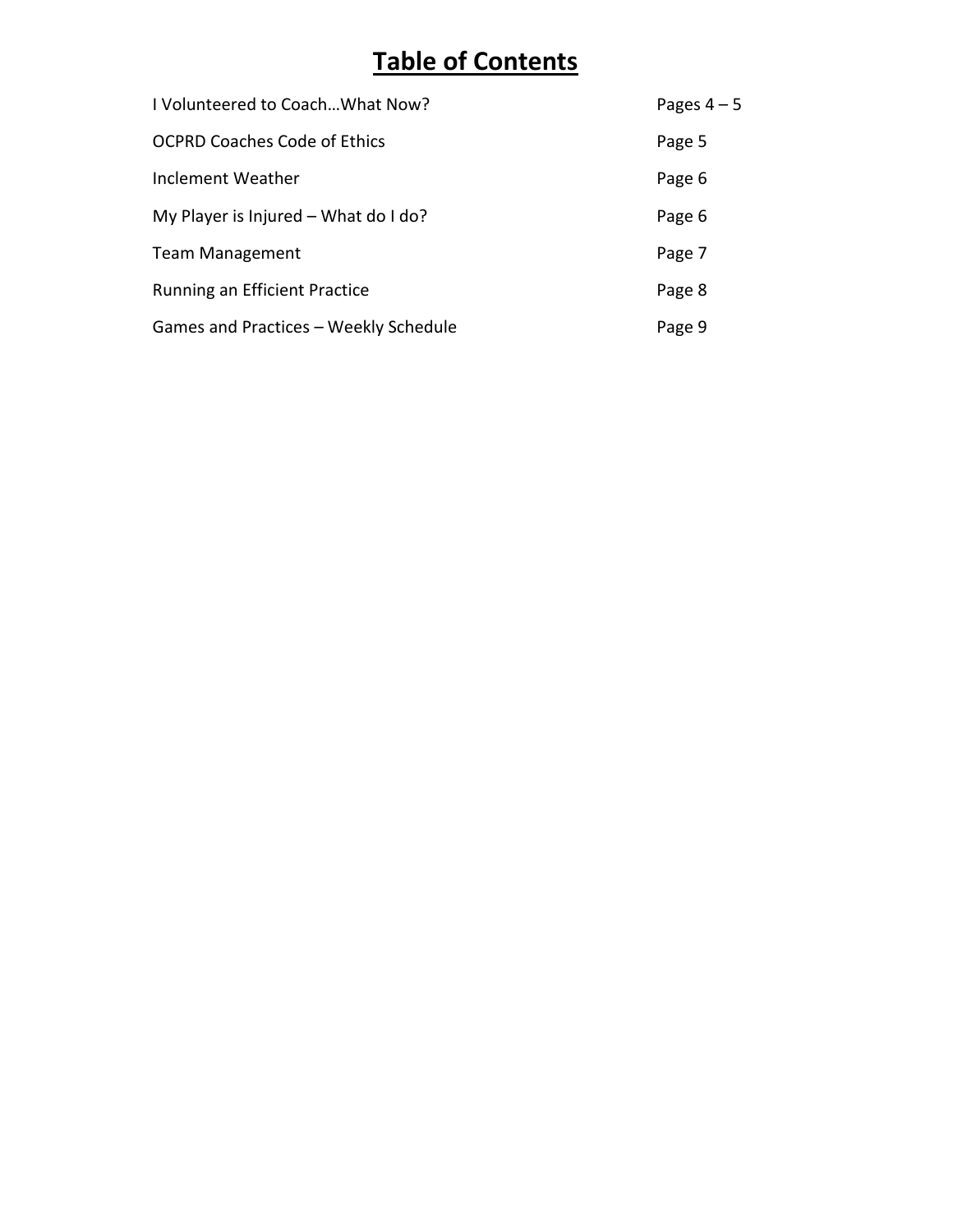# **I volunteered to coach...now what?**

Listed below are some tips to help coaches for the upcoming season:

- **Learn the league specific rules and policies.** As the coach, it is essential you attend pre-season organizational meetings and make sure you read and understand league rules. Be sure your assistant coach understands the rules as well, if you have one. Pre-season meetings are a great time to get clarification on rules and policies you may not fully understand.
- **Know what items the league requires you to complete.** OCPRD requires every coach (head or assistant) complete the following requirements:
	- $\circ$  Register as a coach on [Community Pass](https://register.communitypass.net/reg/login.cfm?cuBOA%2FXU0p4trnasCJNBkrfRqBdRAsM1ugTdgJwcwqnC3YUEwtm0ub%2F%2FJA%3D%3D) this will be the same process as signing up your child for soccer. There is no cost involved with registering to coach.
	- o Fill out and complete the [Online Background Screening.](https://oconeecountygaparksandrec.quickapp.pro/apply/applicant/new/16545?_ref=qap_session_d69a9db9ce1d2ccfc99854971febf164a76c0117b7f70e4743752cdb8c1fa1f5) All coaches must complete the background check before stepping on the field with their team.
	- o National Youth Sports Coaches Association (NYSCA) training NYSCA is offered twice a season. You must renew this certification every 12 months.
		- Renewal Options:
			- Attend the NYSCA training offered by OCPRD
			- Attend Pre-Season Soccer Coaching Clinic
	- o HEADS UP online concussion training by the CDC. This certification only needs to be completed once in your OCPRD coaching career.
		- [CDC Concussion Training](https://www.train.org/cdctrain/course/1089818/)
- **Understand the value of an assistant.** Assistant coaches not only help run practice, but they can also serve as a sounding board for you and for the players as well. Be sure to maintain an open line of communication between you and your assistant.
- **Have a parent from the team volunteer to be the team parent.** Designating someone for this position lets them feel like they're a greater part of the team. The team parent takes on the duties of organizing who will provide snack for each game, plan end of season parties and so forth. Having another parent focus on these things will allow you to concentrate on coaching.
- **Hold a team meeting at/before the very first practice.** Use this time to introduce yourself and your assistant. It is also the perfect time for parents of the team to meet and get to know each other. During this meeting you should make the parents aware of the league rules and policies so they will understand your coaching philosophy. At this time, you should also let them know your expectations of the players and the parents. Be sure to explain the importance of players and parents exhibiting good sportsmanship. Make sure to find out from parents if their child has any medical conditions you should be aware of in the event of an emergency during a practice or game. Address any potential scheduling conflicts. Do this by finding out what other activities the players are involved in and find out from parents ahead of time what days could potentially be problematic for them regarding practices or games. Make it known to parents it is expected for all players to attend all practices and games, and if they are unable to, you should be notified in advance.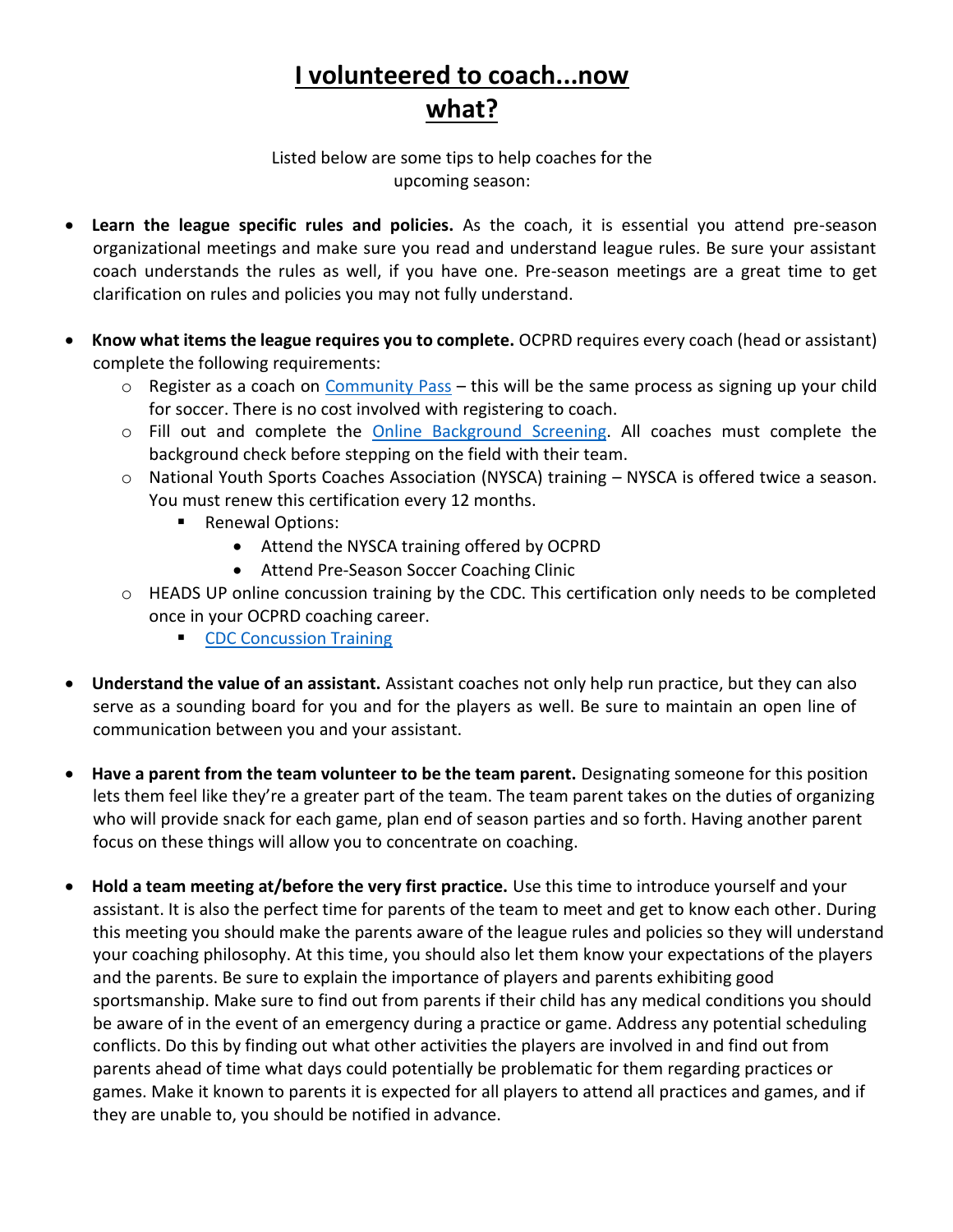- **Build a solid rapport with each player.** This is easily accomplished by getting to know everyone's name as quickly as possible. During practice spend a few minutes with each child, address them by their name and compliment them when they do something well. Name tags for players during the first few practices can help everyone get acquainted more easily if they are not familiar with one another.
- **Coach by walking around.** This provides a greater opportunity to bond with each player; the more you do it, they will begin to feel more comfortable. In doing this, you are more likely to better understand the differences between each child and find specific ways to motivate them.

#### • **Recommended (Not Required) Coach Course:**

- $\circ$  US Soccer Introduction to Grassroots Coaching free online course which takes up to 30 minutes of your time.<https://learning.ussoccer.com/coach>
- o Additional online trainings are available in the following categories:
	- $\blacksquare$  4v4 (U6 and U8)
	- 7v7 (U10)
	- 9v9 (U12 and U15)

# **Oconee County Parks and Recreation Coaches' Code of Ethics**

I hereby pledge to live up to my certification as a NYSCA Coach by following the NYSCA Coaches' Code of Ethics:

- I will place the emotional and physical well-being of my players ahead of a personal desire to win.
- I will treat each player as an individual, remembering the large range of emotional and physical development for the same age group.
- I will do my best to provide a safe playing situation for my players.
- I promise to review and practice basic first aid principles needed to treat injuries of my players.
- I will do my best to organize practices that are fun and challenging for all my players.
- I will lead by example in demonstrating fair play and sportsmanship to all my players.
- I will provide a sports environment for my team that is free of drugs, tobacco, and alcohol, and I will refrain from their use at all youth sports events.
- I will be knowledgeable in the rules of each sport that I coach, and I will teach these rules to my players.
- I will use those coaching techniques appropriate for all of the skills that I teach.
- I will remember that I am a youth sports coach, and that the game is for children and not adults.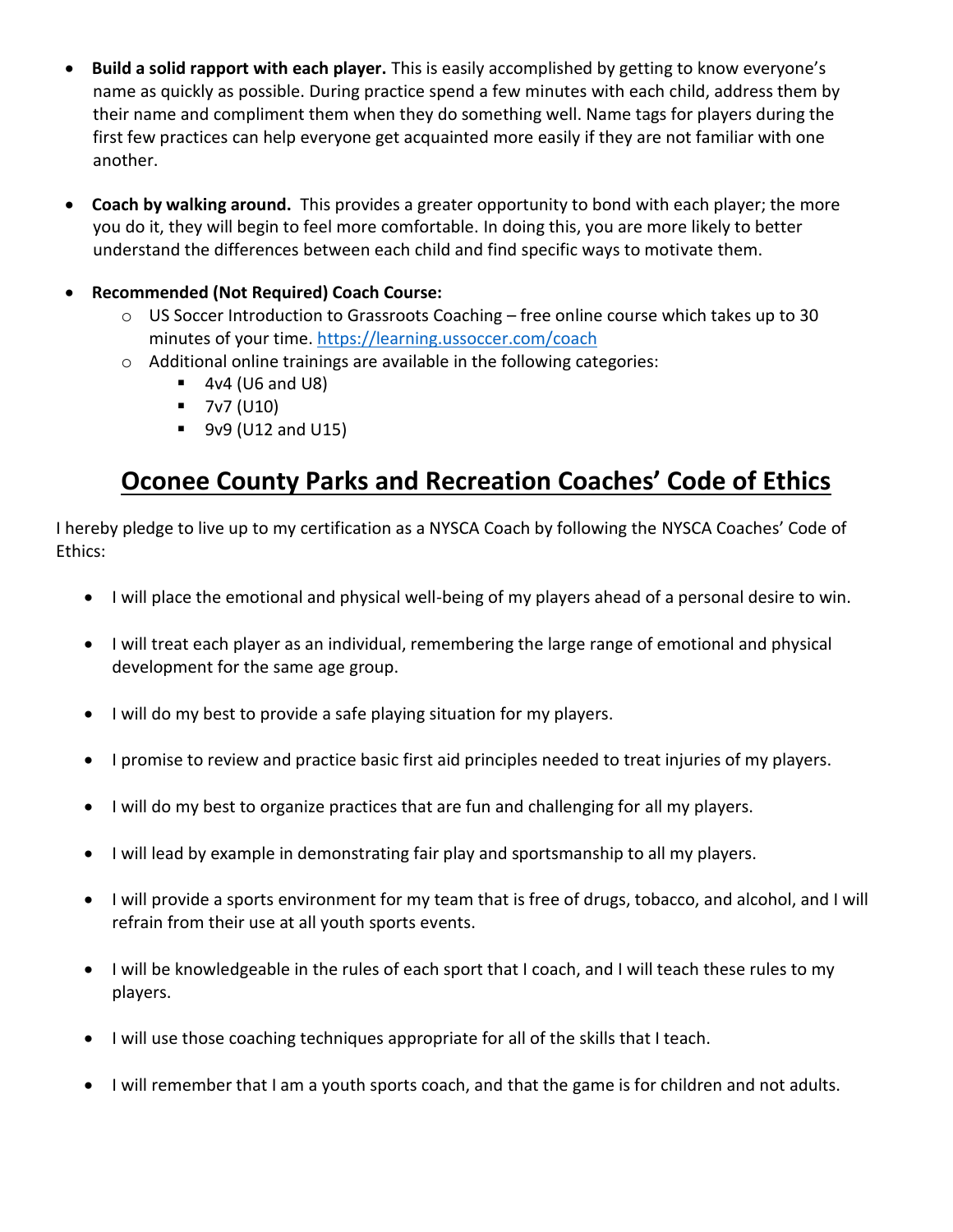# **Inclement Weather**

- Cancellations due to weather on weeknights will generally not be made until 4 pm on weeknights and 8 am on Saturdays.
	- $\circ$  Sometimes weather rolls in after those times, we do our best to have a decision made as soon as possible!
- We will make every reasonable effort to contact coaches/team managers with cancellation information as soon as a decision is made and coaches/team managers will contact parents/players.
- Please give your parents the Inclement Weather Hotline number: 706-769-2965
- For mobile alerts: Text OCPRD to 84483
- **My game has already started, but inclement weather pulled us off. What do I do?** 
	- o OCPRD Staff will make an announcement when lightning is seen within 10 miles of the park and will assist the public in exiting the fields.
	- o Every player, coach, and parent will be required to exit the fields and seek shelter.
		- OCPRD recommends finding shelter in personal vehicles.
		- Patrons cannot be on grass.
	- o Play will be suspended for 30 minutes after each lightning strike. The 30 minute timer will reset after each new lightning strike.
	- o The remainder the game will be cancelled if lightning persists for 30 minutes.
	- $\circ$  If a game is called after one half of play, the game will be considered official.
	- o The rescheduled makeup game will begin at the time and place the current game is forced to end.
		- The score will also be carried over to the rescheduled game.

# **My player is injured – What do I do?**

Soccer is a contact sport – players will get injured. It is inevitable, but what do I do when that happens?

1st – Assess the situation. Most injuries are minor and can be treated by a short period of rest, ice, and elevation. If player is able, have the player walk off the field. Do not put the player back in the game or practice until he/she is comfortable.

Each team will have a first aid kit in the team's equipment bag. A majority of injuries will be able to be taken care of by the contents of the first aid kit. OCPRD staff has a more extensive first aid kit, and they will be there to help.

OCPRD staff is first aid certified, they can help, but they cannot diagnose any injury. However, if OCPRD staff is suspecting a concussion, they reserve the right to hold a player out of the game until they are cleared by a medical professional.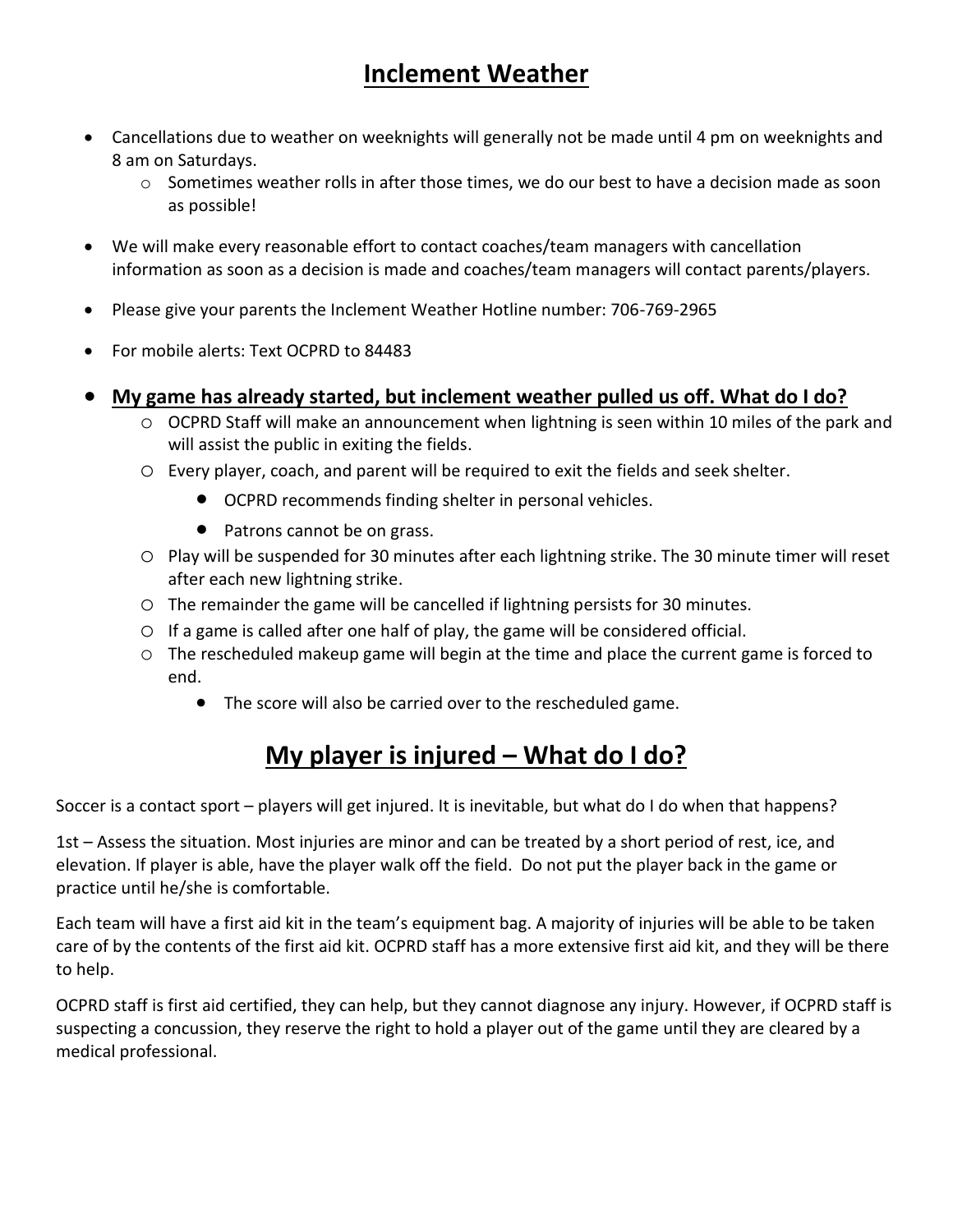## **Team Management**

#### **Discipline**

- It's not necessary to have an extensive set of rules for the team; instead, have a few rules stand out that you will emphasize throughout the course of the season. Examples:
	- $\circ$  Having players show up at a specified time before practices and games.
	- $\circ$  Letting you know ahead of time if a player won't be able to make a practice/game.
	- $\circ$  Players and parents are expected to exhibit sportsmanlike behavior at all times.

#### **The Ball-Hog**

• If you have a player on your team who likes to control the ball and take all the shots, rather than calling them out during practice or games, pull them aside and explain to them the importance of working with their teammates. Feel free to acknowledge what they do well, but also challenge and encourage them to be just as good at finding and passing to an open teammate.

#### **Running Up the Score**

• There are times when games can become one-sided and one team scores a much more significant amount of goals than the other. In this instance, do not allow your team to continue to run up the score. Instead, tell your team to pass the ball at least 5 or 6 times before a shot is taken. In doing this, you are getting your team to work on their passing and ball movement skills, thus making them better all-around players.

#### **Parents**

• As a coach, you will have to deal with various issues and concerns from parents, ranging from playing time to game strategies. How you handle these things as they come up can affect the course of the season. During your first team meeting, let it be known to the parents the best times to approach you. When they do come to you with a concern, let them state their concern – uninterrupted – and let them know you'll take their suggestions into consideration and work on a way to best address their concerns. Always respond in a positive, non-confrontational manner and make sure everyone keeps a positive attitude.

#### **Losing Games**

• Enduring a losing season is one of the greater challenges a coach can face. Rather than dwell on the negativity associated with losing, it is your job as the coach to remain upbeat and positive. Find things the team did well and focus on those items. Praise them for the effort they put forth in spite of the loss.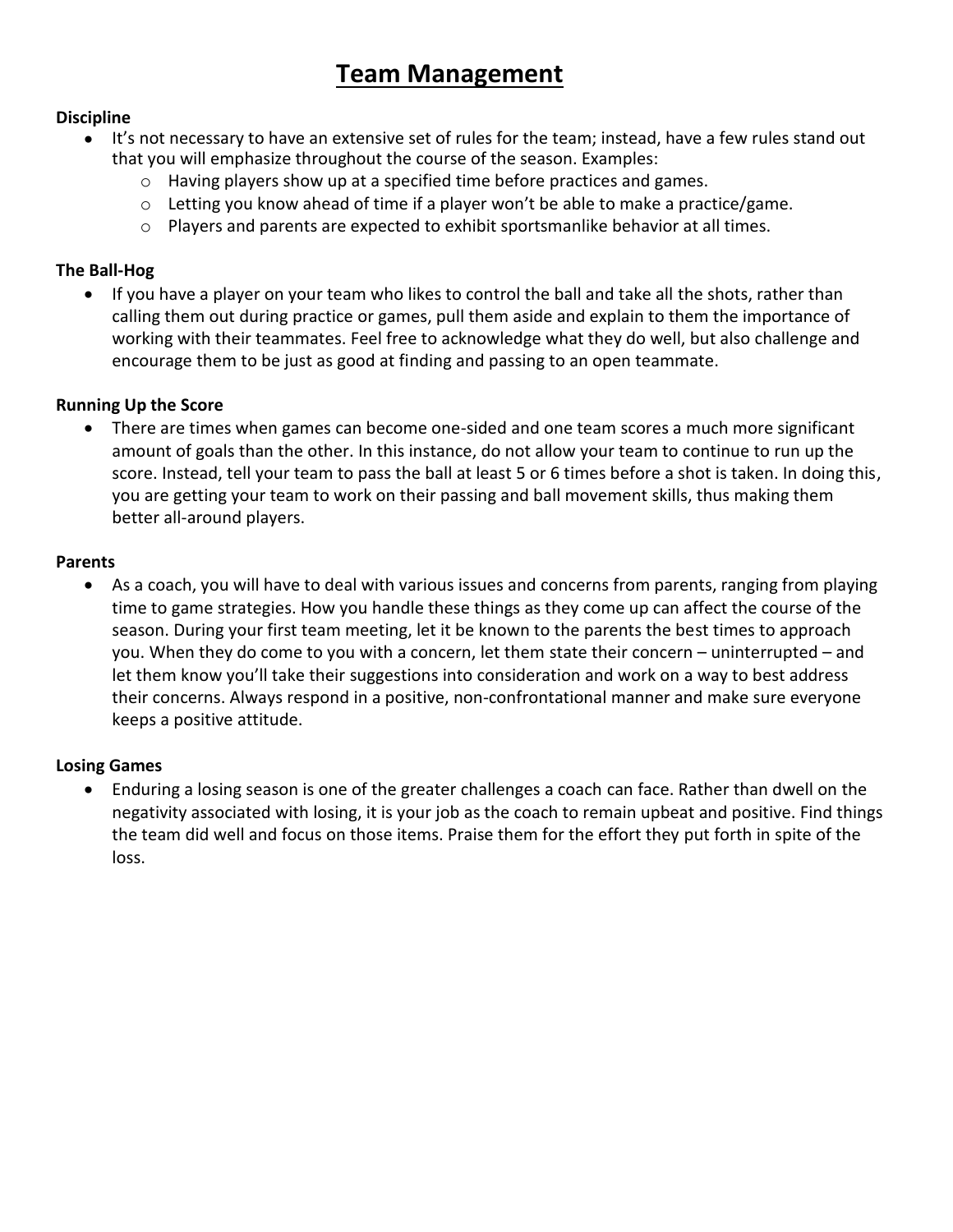# **Running an Efficient Practice**

An organized and efficiently run practice allows you to get more accomplished than expected. Some tips for running an efficient practice are below:

- Be organized and have a plan.
	- o Have a back-up plan just in case some drills are not being picked up as easily by the players.
	- $\circ$  The back-up plan also can take number of players in attendance into consideration.
- Break down the practice hour into 15- or 20-minute blocks.
	- o Start and stop each block with a quick whistle.
	- o Include water and bathroom breaks.
- Keep things moving so the players are engaged and on the go.
	- $\circ$  Lessen the number of drills involving players just standing around in a line. This decreases the likelihood of players getting bored and losing focus.
- If you have to stop practice to teach a fundamental or demonstrate a play, put yourself on the clock.
	- o Make your point, keep it short, and keep the action moving.
- Keep practice interesting, and most importantly, fun.
- Know the Program Coordinator is there to help if you ever need any extra advice or tips.

#### **Play-practice-play structure**

- US Soccer has implemented a play-practice-play structure as their recommendation on how to run a training session. Follow the link below for a detailed description and outline of US Soccer's playpractice-play structure:
	- o [US Soccer Coaching Education: Play-Practice-Play Overview](https://www.mayouthsoccer.org/assets/61/6/what_is_play-practice-play.pdf)